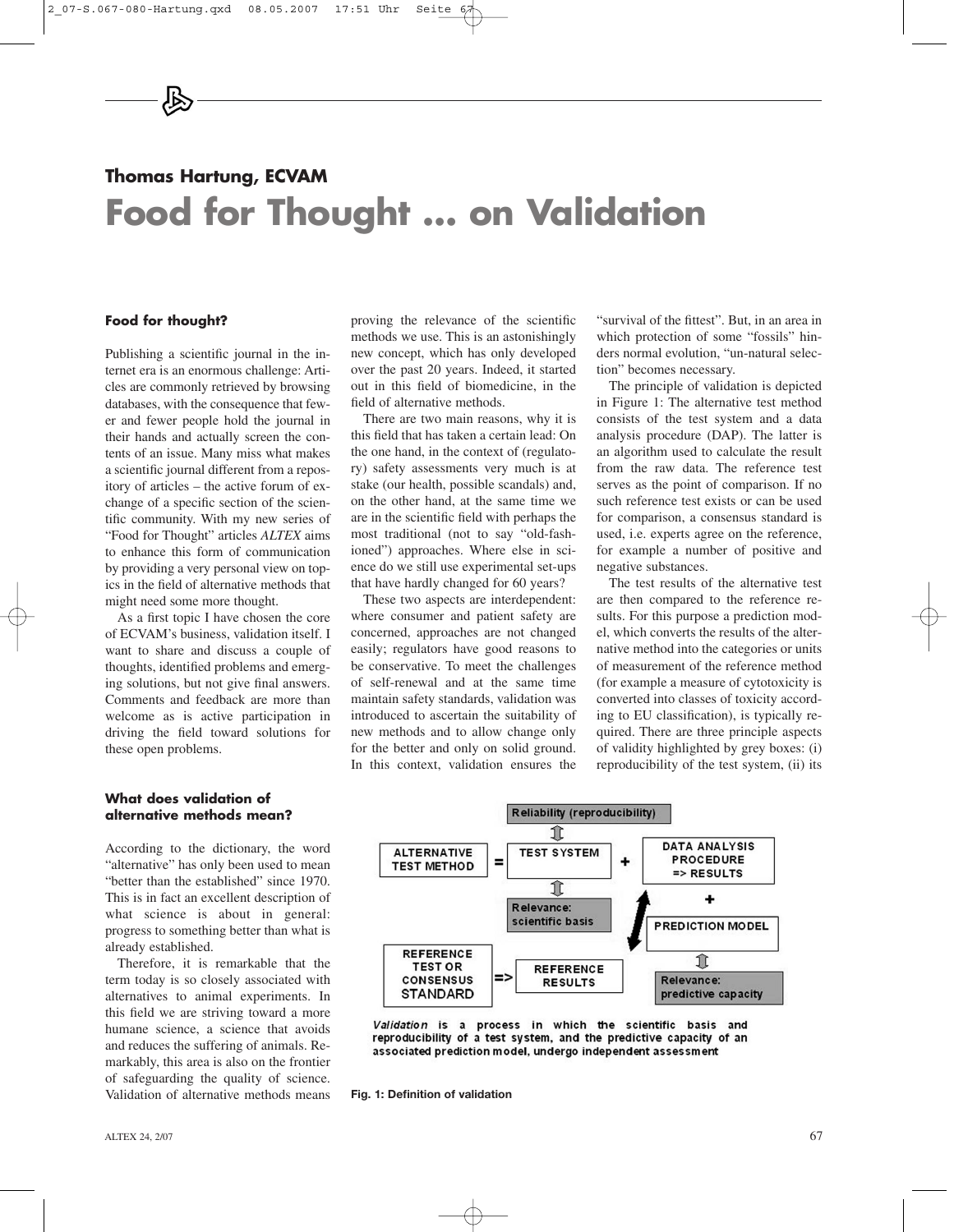scientific mechanistic basis and (iii) its predictive capacity for the reference results. Furthermore, quality control of the test (standardisation, notably including the definition of its purpose) and the validation process itself (mainly its transparency and independence) are requirements and form the definition of the validation process.

#### **Some common misunderstandings about validation**

#### *Misunderstanding 1: Validation is an animal welfare activity*

Validation of alternative methods is primarily a quality control process. Its aim is to prevent premature or unsuitable methods from being used in sensitive contexts, such as safety assessments and product development. It has a gate-keeping function and is not there to promote alternatives. Indeed, only a tiny number of all scientific methods in use can be considered to be suitable substitutes for well established animal experiments; and again only some of these are sufficiently well standardised to allow them to enter the validation process. Of these few methods about one third will fail the prevalidation and roughly one third will fail the validation phase. Validation means a rigorous sorting out of many valuable *in vitro* and more recently *in silico* approaches (Worth et al., 2004) in scientific use to identify the very few which can then be considered validated.

Why does validation still promote alternatives and does not just represent an obstacle to their use? Optimistic answer: Because alternative methods simply are better and can stand the comparison with conventional animal-based methods for toxicity assessments. Notions like "humane science is the best science" or "animal welfare and good science are just two sides of the same coin" express this feeling.

There is actually quite a basis to support this view (Goldberg and Hartung 2006):

- animal tests reflect the scientific approach of the time they were developed, not necessarily today's scientific approach and understanding

- they never underwent proper quality control/validation, but are rather based on convention; a precise description of method performance is mostly missing - they are "under-powered", which means that from the view point of a statistician (sorry to the animal-loving statisticians – this only refers to the professional view) far too few animals are used per experiment to allow conclusive results: costs, work and animal welfare limit the use of animals with regard to group sizes and numbers of repetitions.

The latter deficit is too often overcome by inappropriate use of statistics (the alltime favourite being the one-sided t-test) or by skipping statistics altogether. We happily add new endpoints to animal tests without compensating for multiple testing: A significance level of 5% implies that one out of 20 endpoints for a negative substance can be false-positive. Regulatory test SOPs often foresee 40 endpoints. That makes it very difficult to find a negative substance at all.

Another major shortcut used to squeeze results out of small groups is to use in-bred animals for the tests: testing identical twins eliminates variability of the assay – fine, if the endpoint under study is not affected by this variability, but does anyone control this properly?

## *Misunderstanding 2:*

*Validation is the calibration of a method*

The term "validation" is commonly used in many contexts. For chemical and physical methods or in general in the quality assurance processes of ISO/GLP, it refers mainly to the assessment of reproducibility and the definition of controls to be applied. Scientists operating in analytical fields often do not understand the extent of work and time it takes to carry out a validation study for toxicological safety assessment purposes. The calibration of methods ascertains that we measure things right. The focus of the validation of alternative methods, however, is to assess whether we are measuring the right parameter (i.e. its relevance) and to ascertain to which test materials it is applicable (negatively said, the test limitations). It would probably have been better to coin a completely new word for the process of validation of alternative methods, such as "relevantification". Using the ambiguous term "validation" leads too many people to believe too soon that they understand the process.

#### *Misunderstanding 3: Animal tests have been validated by their long-term successful use*

The best answer to this I have encountered so far (although it was originally meant in a different context) is the following: "Learning from experience may be nothing more than learning to make the same mistakes with increasing confidence." (Petr Skrabanek and James McCormick, Follies and Fallacies in Medicine, Tarragon Press, Glasgow, 1989).

The ideal evidence that could be used to evaluate animal-based approaches would be epidemiological studies in humans. However, such studies are usually not available or, even worse, cannot be done with only reasonable effort. Why should experience not collected systematically work here? It took us 50 years to prove that smoking causes cancer. How should we deal more effectively with all other potentially dangerous substances of less clearly assessable exposure? The 10 to 15 years latency between exposure and diagnosis of cancer cannot be circumvented in epidemiological studies. Other chronic health effects are no better – perhaps less time elapses between exposure and the development of symptoms of chronic systemic toxicity or reproductive toxicity, but the possible manifestations are also much more diverse (Prieto et al., 2006).

We could ask whether "predictive chronic toxicity" exists at all. A world with about 140.000 man-made chemicals that permits us to become almost 100 years old, cannot be that dangerous to our health. To attribute this to the successful sorting out of certain chemicals appears overbearing, given that systematic risk assessment of new chemicals has (in Europe since 1981) been done on the last 4.700 only.

The claim that animal experiments protect us from chemicals' adverse effects is difficult to disprove: most substances are safe anyway, others have not been on the market long enough to cause problems and in most cases the causal link between exposure and effect cannot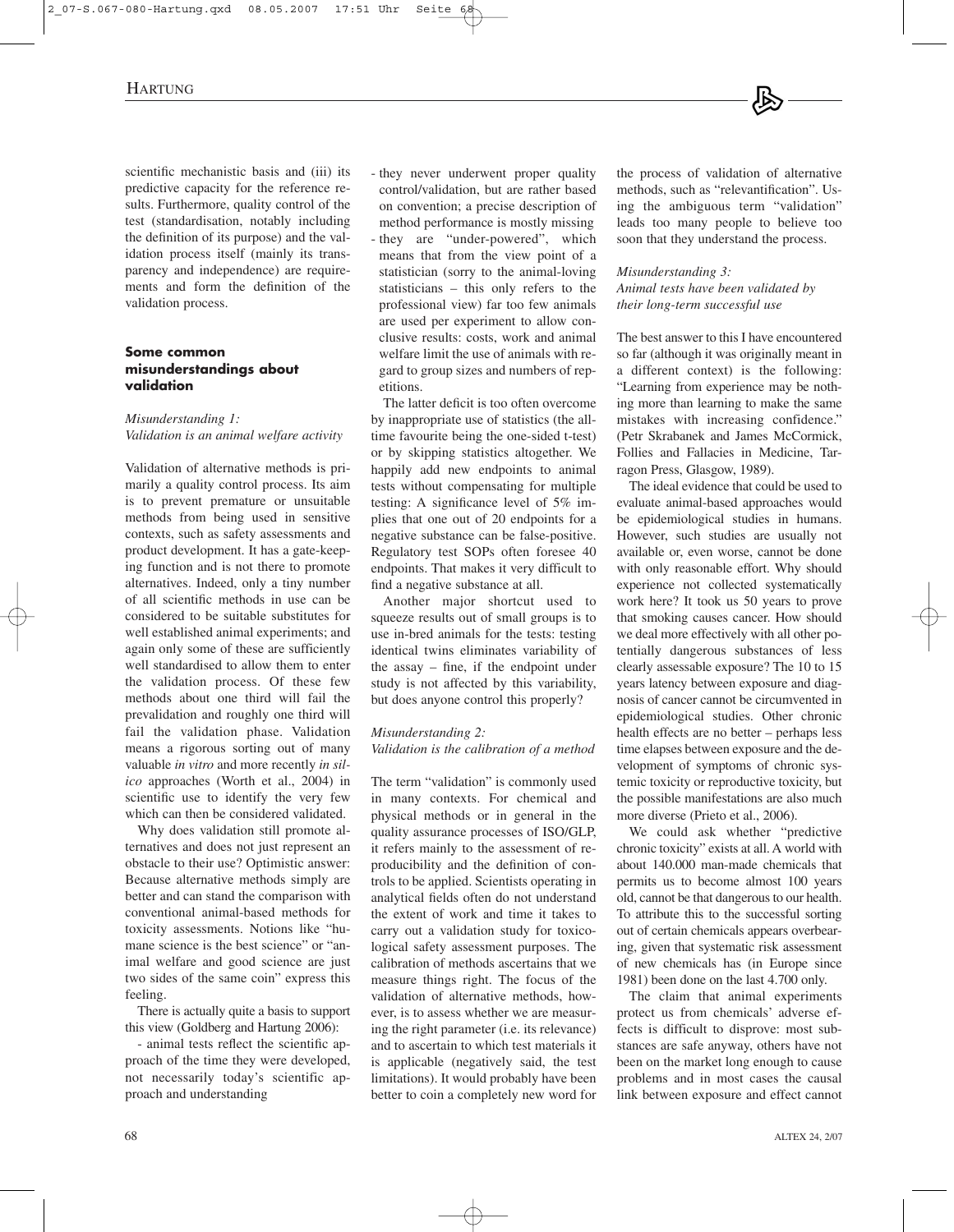be scientifically demonstrated. Frustratingly, only the acute and topical toxic effects permit comparison of animal results with human data, and of course it is these which are relatively easy to replace by alternative methods anyway.

#### *Misunderstanding 4: Prevalidation is what happens before validation*

Including a prevalidation step in the validation scheme was meant to introduce an important check-point before embarking on large ring trials (Hartung und Spielmann, 1995). However, the standardisation of methods and the reproducibility assessment are integral parts of the validation process themselves. Actually, in other fields, these alone are often considered as the validation (see misunderstanding 2). However, the work done in this phase, which may often last even longer and be more laborious than the actual final validation phase, is perceived as preparatory only. We have thus largely abandoned this term in the definition of the Modular Approach (Hartung et al., 2004), although it will no doubt continue to constitute an integral step when organising a prospective validation study.

#### *Misunderstanding 5: Omics technologies will quickly give us the means to test, but they are difficult to validate*

Hopes raised for toxicogenomics, -proteomics and -metabonomics, etc. as novel alternative methods are high. Typically, whenever a technology is difficult to understand, it creates unjustified hopes or fears. The truth about omics as alternatives is just the other way around: Validation of "omic" technologies can be done quickly, but they are difficult to standardise and whether they are a suitable means to provide the answers we need, must still be shown. Nevertheless, efforts are ongoing to allow the applied use of the technology in regulatory frameworks (Corvi et al., 2006). The principal problems are:

- Measuring a lot (data-rich endpoints) does not improve the quality of the test system you start with ("trash in, trash out").

- The highly complex procedures are difficult to standardise and quality control is difficult.
- The technologies are still too demanding for them to be carried out in routine laboratories.

There is little doubt about how to validate them once they have reached a sufficient stage of maturation (Corvi et al., 2006): challenge them with a couple of substances and check reproducibility and predictive capacity.

Nevertheless, these techniques promise to screen more effectively for new biomarkers to measure the desired effect and to gain a deeper mechanistic understanding. Thereby, they will help to develop new alternative methods but, at this moment, they do not represent ready-to-use alternatives.

## **Some problems of the validation process**

### *Problem 1: The point of reference*

Figure 2 shows, what I call the "validation dilemma": We typically do not compare the results of the test to be validated with what we are actually interested in, i.e. in vivo human data. We simply do not usually have such data. Instead, we generally consider the animal experiment as the (one and only) gold standard. However, this means that from the beginning we can only approximate the test's performance; it is not possible to go further and improve the approach.

If the animal test is considered correct, we can only achieve a sensitivity or specificity below 100% for the new test and a correlation below 1. This instantly gives the impression of lower precision and lower safety levels. This means that (accepting that the animal test in reality is not perfect) everything that in fact represents an improvement will indeed appear to weaken the rigor of the assessment.

This is not a very scientific approach, where "striving for the better" should be the main principle. Imagine if religious reformers had from the beginning accepted the infallibility of the pope… (To be historically correct, the infallibility dogma was introduced only some 140 years ago, i.e. long after reformation). In future we will aim to use the term "traditional test" rather than "gold standard" to indicate the uncertainty of the point of reference.

Some options on how to overcome the dilemma come to mind:

- We can validate the animal experiment against human data (certainly limited).
- We can estimate how well effects in humans may be predicted by performing species comparisons: why should the rat predict human responses better than the mouse or guinea pig, etc. Noteworthy, where such species comparisons exist, correlations range typically around only 70%.
- We can estimate the reproducibility of animal tests from retrospective assessments of the variability within the test and between different tests. The differ-



**Fig. 2: The validation dilemma**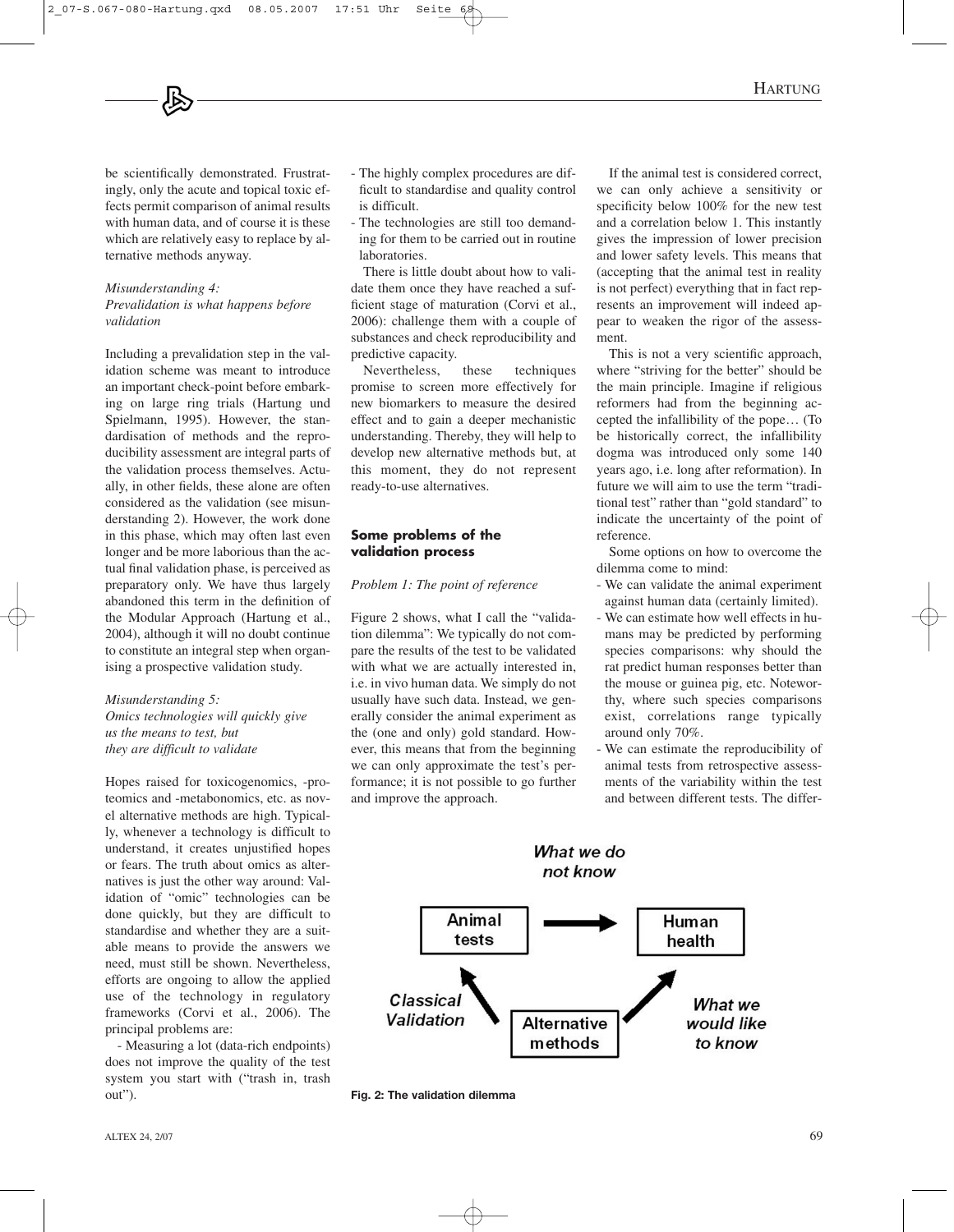ence in the response of animals in the same treatment group will certainly be smaller than that between experiments on different days or done in different laboratories.

- We can create a combined reference from all available data instead of comparing only with the animal experiment. By expert judgment, for example, the classification of a chemical is done on the basis of all available data, which might include non-guideline studies, structure/activity relationships, mechanistic information and human data. This compiled information should outperform what a single test can offer.

This will still leave us in most cases with a reference that is based largely on animal data, since these are the data sets which are required by regulators and are carried out for these purposes under Good Laboratory Practice (GLP) principles. The drawback of a lot of these socalled high quality animal datasets is that the data are often not public, since they are only provided confidentially to regulatory institutions and are typically not published in the public domain. This is where we crucially need industry to support the development of alternative methods. This type of information is also of critical importance for the development of structure/activity relationships. Unfortunately, the provision of (raw) data is often not enough: the substance needs to be made available at the same time to challenge the alternative test system.

In practice, high quality data exists (although confidential and without raw data) for chemicals notified over the last 25 years under the Dangerous Substance Directive in the New Chemicals Database (to date about 4.700 compounds). However, few of these substances are commercially available in laboratory quantities and in sufficient purity; for many new chemicals production has been discontinued already. Again, the call is to industry to support validation by providing suitable substances with their datasets.

Expectations of the European Partnership for Alternative Approaches to Animal Testing (EPAA, http://ec.europa.eu/ enterprise/epaa/index\_en.htm), a partnership between the European Commission and industry comprising an increasing number of individual companies (to date 27) and trade associations (to date 7), are high.

#### *Problem 2: Precautionary toxicology*

The idea of precautionary toxicology is to opt for the worst case assumption as to the toxic properties of a substance in the absence of proof against this. The concept evolved out of the German socio-legal tradition of the 1930s (*"Vorsorgeprinzip"*). In 2000, the European Commission issued a Communication on the precautionary principle, in which it adopted a procedure for its application, as done earlier in the Maastricht Treaty. The principle has been translated to many EU policies, including areas beyond environmental policy, such as the EU food law and policies relating to consumer protection, trade and research, and technological development. A working definition and implementation strategy for the EU context has been proposed (Fisher et al., 2006):

*"Where, following an assessment of available scientific information, there are reasonable grounds for concern for the possibility of adverse effects but scientific uncertainty persists, provisional risk management measures based on a broad cost/benefit analysis whereby priority will be given to human health and the environment, necessary to ensure the chosen high level of protection in the Community and proportionate to this level of protection, may be adopted, pending further scientific information for a more comprehensive risk assessment, without having to wait until the reality and seriousness of those adverse effects become fully apparent".*

The idea is intriguing: better sacrifice a couple of innocent chemicals than suffer from surprises of products on the market. But, what type of reference for validation is this, where we have an inflation of false-positives? For some areas like cancer and reproductive toxicology it has been shown that we are facing most likely 10-times more false than real positives (Kirkland et al., 2005; Hoffmann and Hartung, 2005; Bremer et al., 2007; Kirkland et al., 2007). Whether we can afford this for REACH, i.e. applying this to the most valuable chemicals we have, is outside the scope of this analysis. But

how could this possibly serve as the standard, the reference point, for validation? It will be most difficult to devise any test to identify such false-positives. Thus, a precautionary approach is not only suicidal to many newly developed substances (and possibly if applied within REACH to our most valuable chemical products). It also closes the door on its own successful replacement by creating an obstacle for any substitute, which would have to find the same false-positives (Hoffmann and Hartung, 2005).

#### *Problem 3: Test guidelines instead of standard protocols for animal tests*

The most effective measure adopted to reduce unnecessary animal tests was the introduction of "mutual acceptance of data" (MAD) by the OECD. This means that substances are tested only once and not repeatedly in every country of notification. However, this usually means that a compromise must be made in creating test guidelines, which are ill-defined and allow for many variants covering the various member state versions of the test. This means that the jointly accepted data originate from quite different test versions, notably, without any proof of their equivalence. How can such a diverse set of data serve as a point of reference? How can a substitute predict such a combination of different tests with regard to their outcome? Hardly any of these substances will be tested in more than one variant. So, who can tell which of the results can serve as a point of reference for validation? Thus, what initially served as a measure to reduce unnecessary animal testing, has turned into an obstacle to its real, final resolution (Hoffmann and Hartung, 2006a).

### Pro*blem 4: Standardisation versus flexibility of alternative methods*

The same problem applies to the alternative methods, where a very specific protocol has been validated, while before and afterwards many variants are in use. When mining existing data for retrospective analysis, the question arises which data originate from sufficiently similar test protocols? A tool might be borrowed here from clinical medicine, i.e. metaanalysis. This refers to an approach to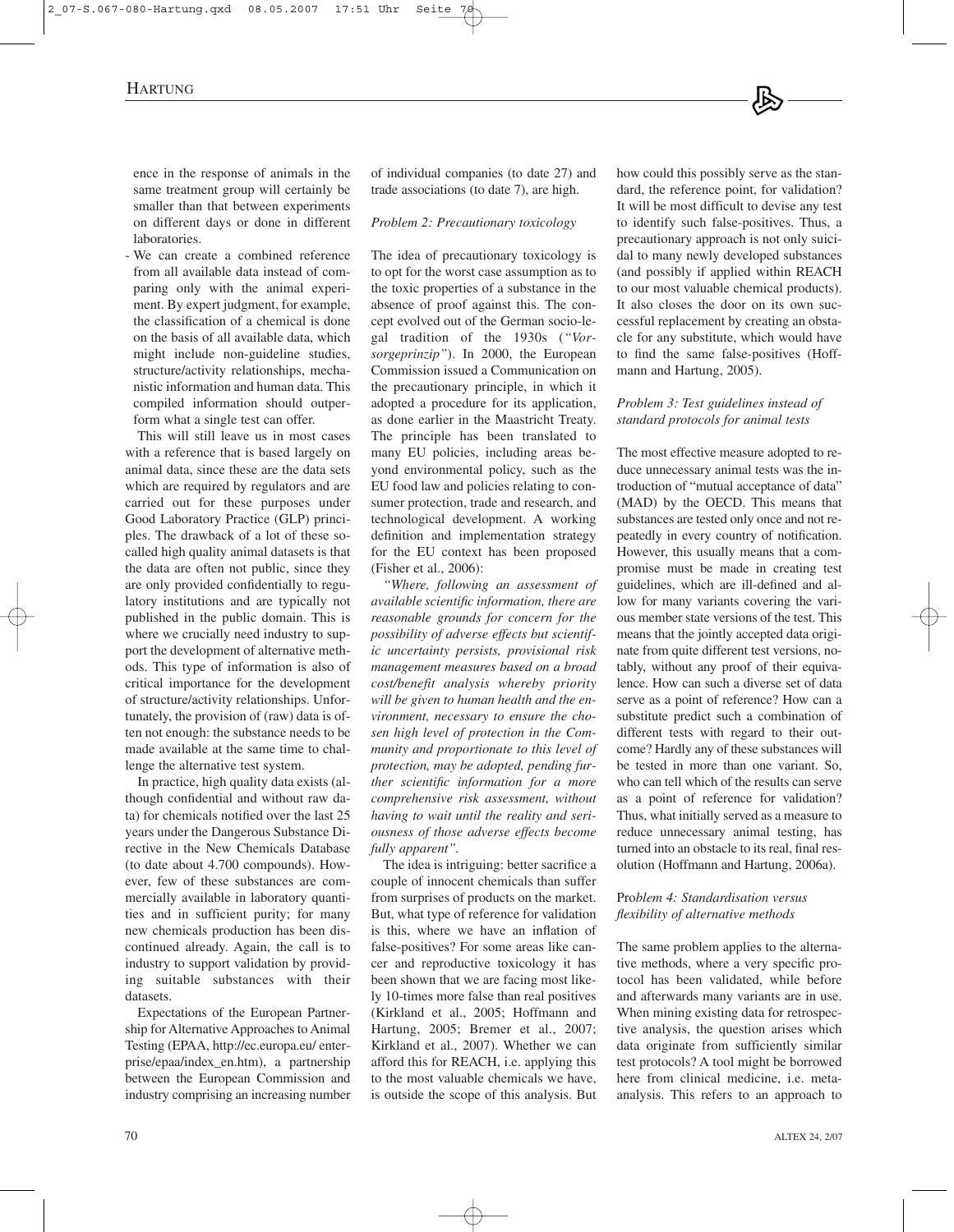combine various clinical studies and assess their overall outcome. However, no such meta-analysis has so far been undertaken in our field. Problems to be clarified include how to identify the data to be included, since often relevant data are proprietary, and how to control the quality of the input data. With regard to the latter aspect, we together with a contractor are currently developing the necessary quality score for toxicological studies. How might such a quality score look? For example, there could be a number of different categories ranging from "case report in non peer-reviewed literature" to "multi-laboratory, blinded ring trial under GLP with independent management and assessment".

Another way to control the variants that will be used for regulatory purposes is to establish for each of the validated in vitro assays an adequate set of performance standards for each application area. This would allow assessing the equivalence of a test variant to the validated method.

## *Problem 5: "One by one replacement" versus "one by many replacements"*

Unlike for the acute and topical toxicities, which have dominated the area of development and validation of alternatives so far, the more complex endpoints will not be replaced by single tests (except for some filter tests sorting out certain substances from the start). Instead, combinations of tests will be required. This concept is referred to as the "intelligent testing strategy" (ITS), "integrated testing", "test strategy" or "test battery", etc.

At this moment we lack most of the tools to compose and to validate such testing strategies. They certainly require more substances to be tested, both to determine the proper composition of the tests and to validate the strategy. The main question from my current point of view is whether we have to and can validate all the individual tests separately or only the overall strategy. The first approach is challenging with regard to the point of reference for each partial test, the latter approach is challenging with regard to the complexity of the analysis. A solution might lie in the middle, where each building block of the ITS needs to be evaluated for standardisation and reproducibility (modules 1-4 of the modular approach), and relevance (modules 5 and 6) is only assessed for the overall ITS. Discussions have only begun and also the ongoing large EU Integrated Projects (A-Cute-Tox, ReProTect, Sens-it-iv, OSIRIS and CarcinoGenomics) are challenged with these questions.

However, perhaps we are overestimating the challenge: Some validated tests are in fact already testing strategies – the embryonic stem cell test for example tests two cell types (embryonic stem cells and fibroblasts) with different endpoints (cardiac differentiation and cytotoxicity); it might well be that composing this test (strategy) could have been done in a more analytical manner, but it did not pose a real problem for validation.

### *Problem 6: Lack of post-validation surveillance*

Science is continuously progressing and alternative methods will still face challenges from new results and technological developments after validation. We need to stay open to such insights and changes; otherwise we are in danger of creating another rigid, traditional approach.

A first step would be to follow up the fate of validated alternatives in practical use. A user forum, feed-back mechanisms (e.g. where the method failed) or workshops collecting experience from practice (experimenters and regulators) represent opportunities. We must be open to both a restriction and an extension of the applicability domain of tests based on new experiences. This can include also the withdrawal of the validity status of a method after a new peer review. Some alternative methods were validated a decade ago: time to ask where we are with regard to their implementation and experience from use.

### *Problem 7: Lacking implementation of the relevant mechanism as a criterion for validation*

While reproducibility/reliability and relevance assessments are well structured parts of the validation process, the assessment of the scientific basis of a test method has not really been formalised. It is usually seen as part of the test definition and the absence of obvious concerns is taken as evidence of a justified mechanistic basis.

However, it is exactly this mechanistic basis which links alternative methods to modern toxicology, which has in large parts become mechanism-based. It might in some cases be more important that a new, alternative method reflects certain key mechanisms of a health or environmental effect shown by some prototypical chemicals than to show that an outdated traditional test can be reproduced with the new test. Especially for newly emerging areas (neurodevelopmental toxicology, endocrine disruption, im-



**Fig. 3: Validation and Weight-of evidence**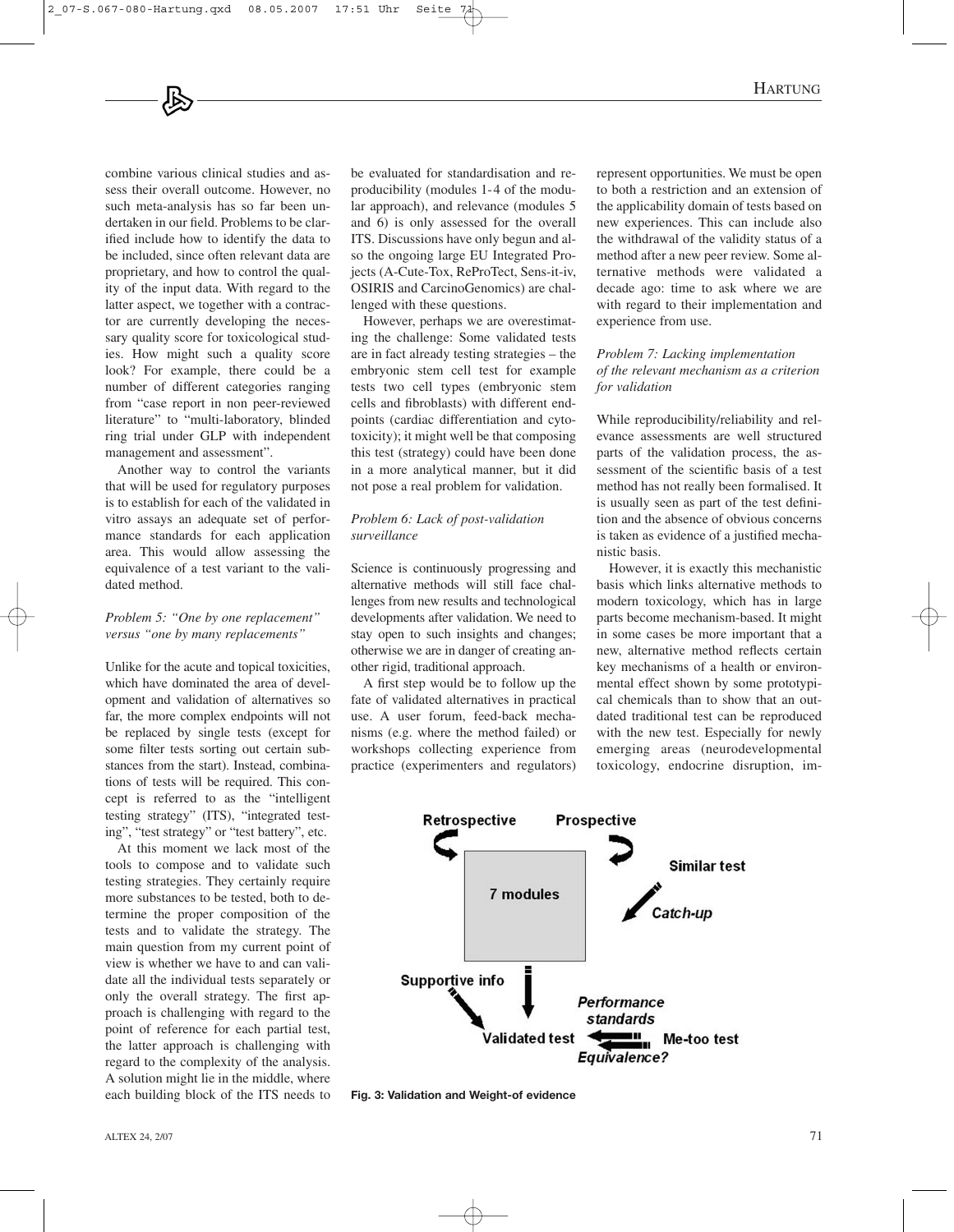munotoxicity, respiratory irritation, respiratory sensitisation, etc.), for which no traditional tests exist, such an approach appears to be most promising. At the same time, this represents an enormous challenge to the transparency and scientific rigor of the process.

## **Where are we with regard to the validation of alternatives?**

Validation is not a process set in stone, but one that can continuously be optimised and tailored. The definition of the Modular Approach (Hartung et al., 2004) represents only one landmark, which has already been pushed further by discussions accommodating different types of test validations as summarised in Figure 3 (see also: Balls et al., 2006; Hoffmann and Hartung, 2006a).

We have to distinguish first of all whether the data considered for validation already exist and are to be analysed "retrospectively" or whether a "prospective" study is to be carried out. These two approaches are not mutually exclusive, as data lacking in a retrospective analysis might be complemented in a prospective manner. During a running validation study a similar test might "catch up" and can still be included in the evaluation. Later, when a test has already been validated, new variants of the same test might emerge from different originators. The question of "equivalence" of these "metoo" developments (a term borrowed from the area of generics for pharmaceuticals) will arise. In order to avoid re-entering large trials, performance standards must be defined already in the context of the original validation and peer review to guide what will be required to attain equivalence. ECVAM is in the process of setting up the reference laboratory COR-RELATE to carry out such assessments of equivalence among other things. Many of these processes require "weighing of evidence" (Balls et al., 2006).

Figure 4 summarises some of the open questions relative to the seven modules (left side) defined in 2004. They have been tackled in this article: How do we accommodate the mechanistic basis? Which variants of a test are equivalent? How can



#### **Fig. 4: Open questions modular approach**

we quality score existing data? How does one perform a meta-analysis of data and what data must be included? What is our point of reference if not a traditional test? How can we derive a prediction model (PM, or as OECD prefers to call it a Data Interpretation Procedure, DIP)? How can we define and later change the applicability domain of a test? How can we assess the equivalence of a method that is similar to a validated one?

Continued discussion must further shape the details. Practical work and perhaps also procedures and thinking are at this moment very much driven by the areas of chemicals and cosmetics; the potentials for pharmaceuticals and basic research for example have been discussed elsewhere (Hartung, 2002; Gruber and Hartung, 2004). These areas will also require specific considerations such as:

- parallel testing with the established tests for batch release/product control tests
- product-specific validations
- quality assurance of methods used in research (only example so far is the *in vitro* production of monoclonal antibodies) instead of defined tests
- general quality control issues such as Good Cell Culture Practice (Coecke et al., 2005), which is currently adapted to specific areas of interest such as stem cells
- opportunities to control pre-clinical safety assessments with the results of volunteer studies in drug development (noteworthy up to 30% of the drug candidates which make it into volunteer testing after having passed the toxico-

logical tool box must be abandoned owing to toxic side-effects)

methods for biologicals (especially human proteins and antibodies against human structures), which will be difficult to validate owing to the absence of relevant animal data

The changing political environment  $(7<sup>th</sup>$  amendment of the cosmetics directive 2003 and REACH 2006) has evoked an unprecedented validation programme: At this moment, 187 test methods are under validation. It is important to note that these are at very different stages of the process (between reproducibility assessments after test standardisation and final peer-review by ESAC, ECVAM's scientific advisory committee). As important, however, is that an approach towards an evidence-based toxicology is emerging (Hoffmann and Hartung, 2006b), in which validation shall form one pillar of the self-renewal of toxicology.

#### **References**

- Balls, M., Amcoff, P., Bremer, S., et al. (2006). The Principles of weight of evidence validation of test methods and testing strategies. The report and recommendations of ECVAM workshop 58a. *ATLA – Altern. Lab. Anim. 34,* 603-620.
- Bremer, S., Pellizzer, C., Hoffmann, S. et al. (2007). The development of new concepts for assessing reproductive toxicity applicable to large scale toxicological programmes. *Current Pharmaceutical Design*, invited.